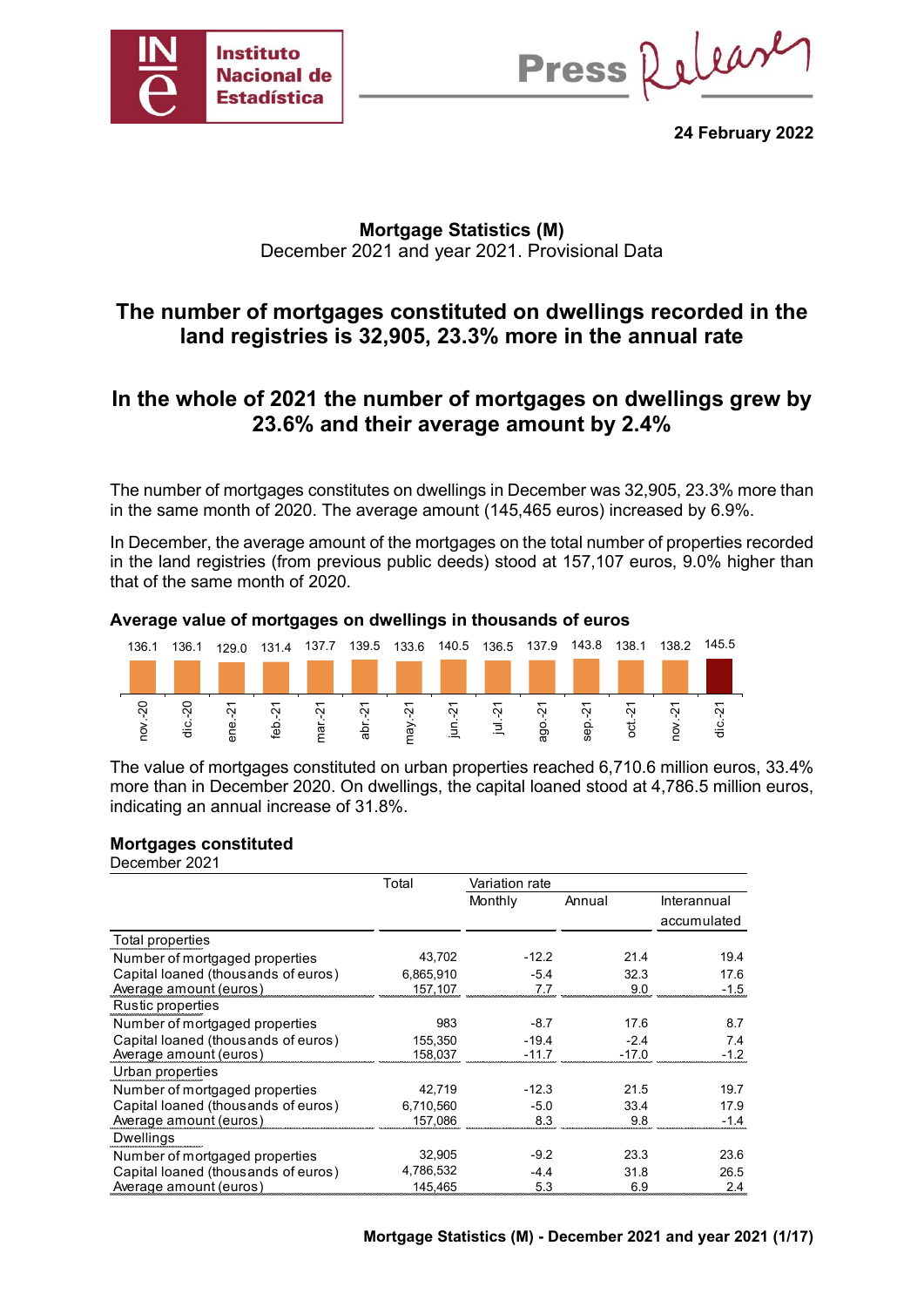#### **Mortgages constituted by type of property**

Press Relear

By type of property, mortgages constituted on dwellings accounted for 69.7% of the total capital loaned in the month of December.

#### **Distribution of capital loaned for mortgages registered according to the nature of the property**

December 2021. Percentage



## **Monthly evolution of mortgages constituted on dwellings**

In order to help with the analysis and interpretation of the data, the following chart shows the variation in the number of housing mortgages between the months of November and December over the last five years. In 2021, the monthly rate was -9.2%.

#### **Evolution of the monthly rate of the number of mortgages on dwellings**

December variation as compared with November of the same year. Percentage



Regarding the capital loaned for mortgages constituted on dwellings, the monthly rate in 2021 was -4.4%.

#### **Evolution of the monthly rate of capital loaned on housing mortgages**

December variation as compared with November of the same year. Percentage

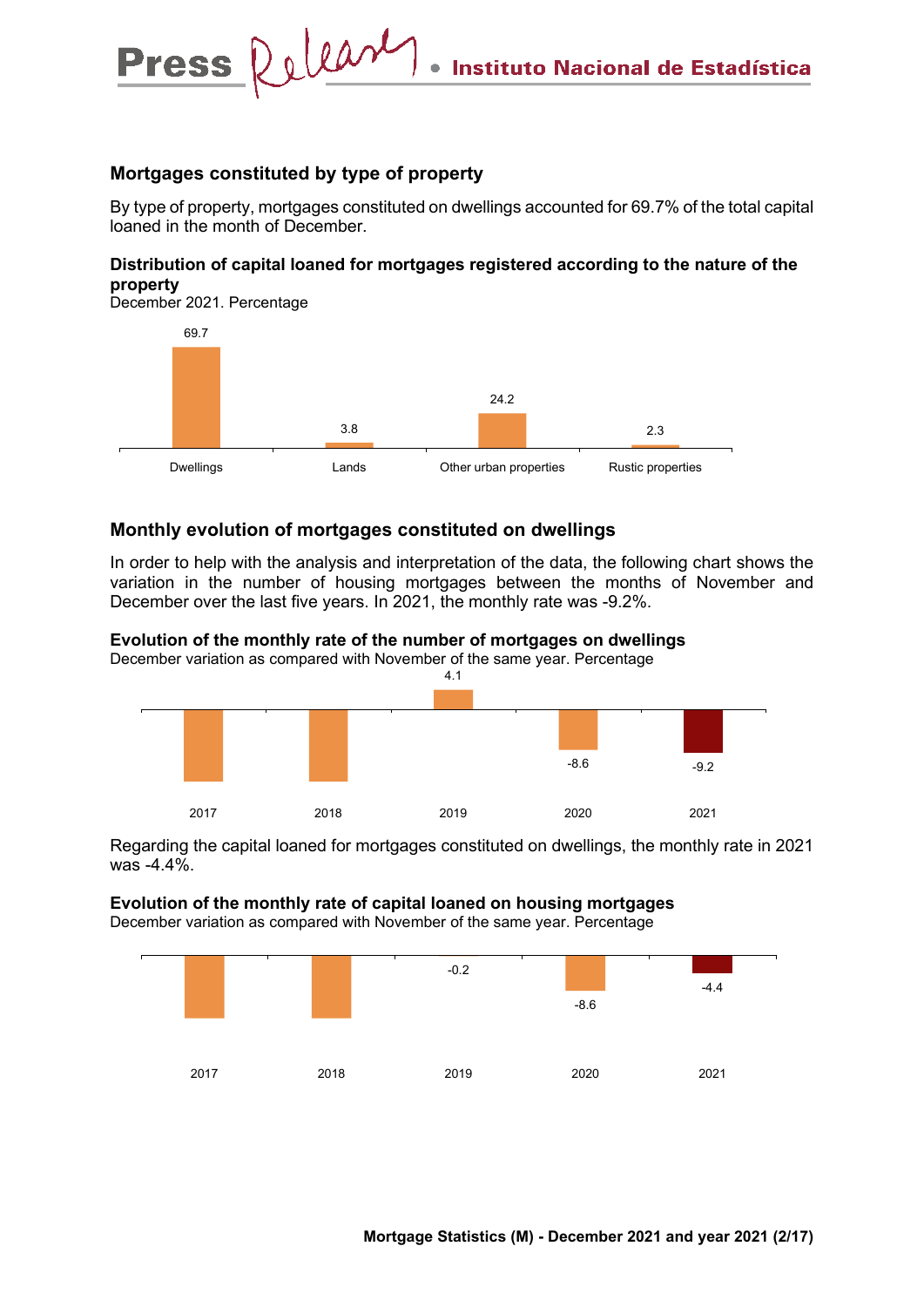#### **Mortgage interest rates**

**Press** 

Release

For mortgages constituted on the total of properties in December, the average starting interest rate was 2.59% and the average term was 24 years. A total of 34.2% of mortgages used a variable interest rate, and 65.8% used a fixed rate.

The average starting interest rate was 2.25% for variable rate mortgages and 2.83% for fixed rate mortgages.

In mortgages constituted on houses, the average interest rate was 2.53% and the average term was 24 years. 32.3% of mortgages constituted on dwellings used a variable interest rate and 67.7% used a fixed rate.

The average starting interest rate is 2.08% for variable rate home mortgages and 2.80% for fixed rate mortgages.

#### **Average interest rate on dwellings**

Percentage



## **Mortgages with registration changes**

The total number of mortgages with changes in conditions recorded in Land Registries in December was 14,347; 22.5% less than in the same month of 2020.

Considering the type of modifications of the conditions, in December, there were 12,013 novations (or modifications produced within the same financial institution), with an annual decrease of 22.6%. On the other hand, the number of transactions that changed institution (creditor subrogations), fell by 23.8%, and the number of mortgages in which the holder of the mortgaged property changed (debtor subrogations) fell by 18.0%.

#### **Mortgages with registration changes**

December 2021

|                              | Total  | Variation rate |             |             |
|------------------------------|--------|----------------|-------------|-------------|
|                              |        | Inter-monthly  | Interannual | Interannual |
|                              |        |                |             | accumulated |
| Total mortgages with changes | 14.347 | $-29.2$        | $-22.5$     | 179.4       |
| <b>Novations</b>             | 12,013 | $-29.5$        | $-22.6$     | 193.1       |
| <b>Subrogations Debtor</b>   | 605    | $-13.9$        | $-18.0$     | 112.2       |
| <b>Subrogations Creditor</b> | 1.729  | $-31.4$        | $-23.8$     | 129.3       |

## **Mortgages with changes in interest rate conditions**

Of the 14,347 mortgages with changes in their conditions in December, 21.4% were due to changes in the interest rate. After changes in conditions, the percentage of fixed-rate mortgages rose from 21.3% to 41.7%, whilst that for variable-rate mortgages fell from 77.5% to 54.4%.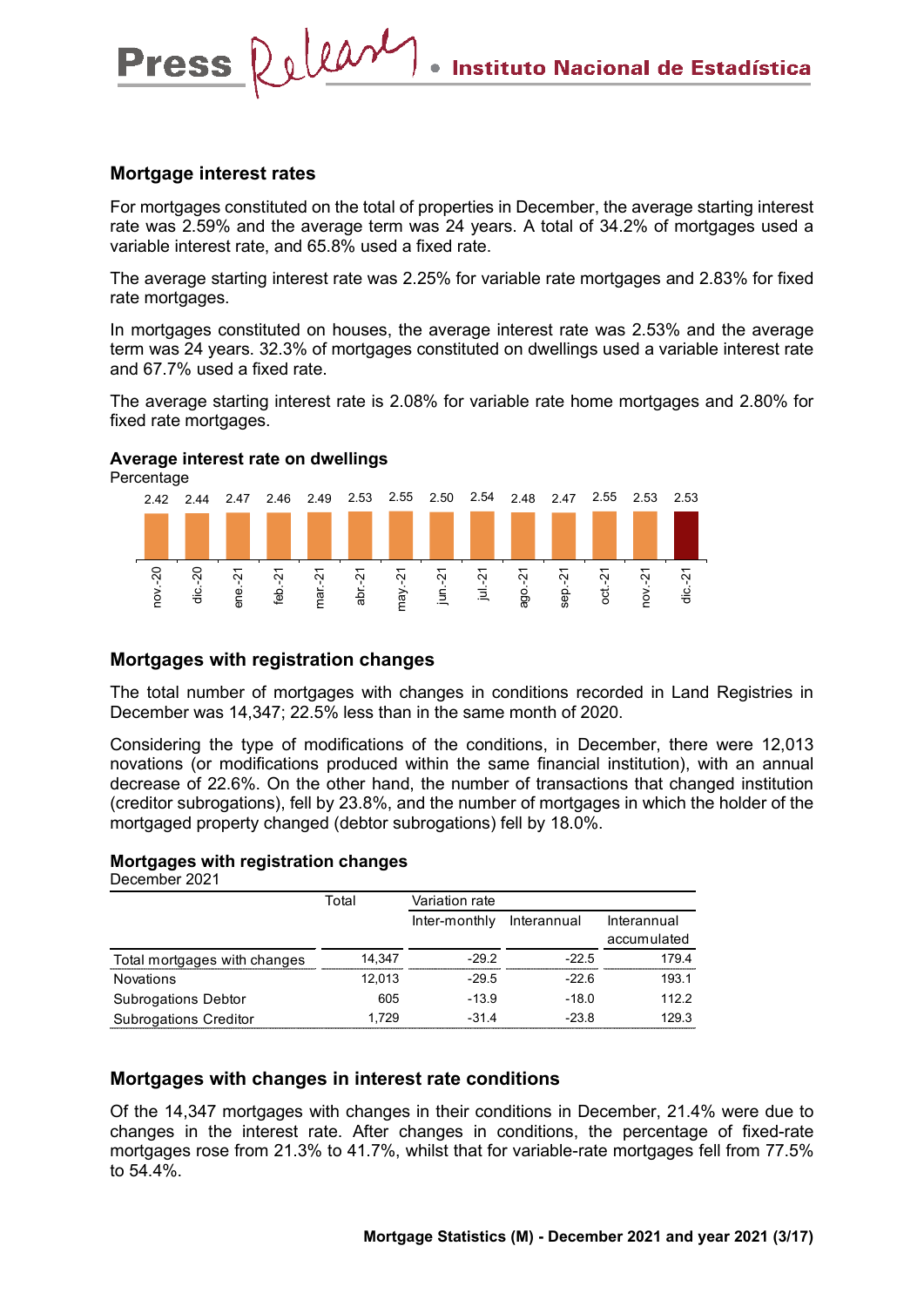The Euribor is the reference rate for the highest percentage of variable-rate mortgages, both before the change (66.9%), and after (46.9%).

After conditions were modified, the average interest for fixed-rate mortgage loans fell by 0.8 points, while the average interest for variable-rate mortgages fell 0.4 points.

#### **Mortgages with registry changes in their interest rate conditions**

December 2021

| Interest rate modality      |                     | Before the change in interest rate |                     | After the change in interest rate |                                  |                              |  |
|-----------------------------|---------------------|------------------------------------|---------------------|-----------------------------------|----------------------------------|------------------------------|--|
|                             | No. of<br>mortgages | Original<br>interest rate          | Original<br>average | No. of<br>mortgages               | Final interest<br>rate structure | Final average<br>interest of |  |
|                             |                     | structure %                        | interest of loan    |                                   | %                                | loan                         |  |
| Total interest rate changes | 3.070               | 100.0                              |                     | 3.070                             | 100.0                            |                              |  |
| Fixed                       | 653                 | 21.3                               | 3 O                 | 1.280                             | 41.7                             | 22                           |  |
| Variable                    | 2.379               | 77.5                               | 3.3                 | 1.678                             | 54.7                             | 2.9                          |  |
| - Euribor                   | 2.055               | 66.9                               | 31                  | 1.439                             | 46.9                             | 27                           |  |
| Without interest            | 38                  | 12                                 |                     | 112                               | 36                               |                              |  |

## **Results by Autonomous Community**

Press Releary

The Autonomous Communities with the highest number of mortgages constituted on dwellings in December were Andalucía (7,202), Cataluña (5,663) and Comunidad de Madrid (5,347).

The Autonomous Communities with the greatest amount of capital loaned for home mortgages were Comunidad de Madrid (1,130.7 million euros), Cataluña (933.4 million) and Andalucía (903.5 million).

The Autonomous Communities with the highest annual variation rates in loaned capital were Illes Balears (116.2%), La Rioja (76.9%) and Aragon (54.1%).

#### **Mortgages on dwellings by Autonomous Community**

December 2021

|                             | Number | Variation rate |        | Capital loaned       | Variation rate |        |
|-----------------------------|--------|----------------|--------|----------------------|----------------|--------|
|                             |        | Monthly        | Annual | (thousands of euros) | Monthly        | Annual |
| <b>TOTAL</b>                | 32,905 | $-9.2$         | 23.3   | 4,786,532            | $-4.4$         | 31.8   |
| Andalucía                   | 7,202  | $-5.0$         | 40.6   | 903,491              | 1.7            | 52.6   |
| Aragón                      | 1,159  | 33.7           | 36.5   | 169,251              | 70.6           | 54.1   |
| Asturias, Principado de     | 437    | $-45.4$        | $-0.2$ | 44,902               | $-49.2$        | $-0.7$ |
| Balears, Illes              | 831    | $-3.7$         | 63.9   | 211,525              | 16.2           | 116.2  |
| Canarias                    | 996    | $-2.2$         | 24.5   | 111,104              | $-9.2$         | 17.8   |
| Cantabria                   | 440    | $-15.1$        | 27.2   | 48,097               | $-14.8$        | 24.1   |
| Castilla y León             | 1,221  | $-25.4$        | 13.7   | 121,147              | $-33.3$        | 7.3    |
| Castilla - La Mancha        | 1,165  | $-15.5$        | 13.9   | 117,685              | $-13.7$        | 25.3   |
| Cataluña                    | 5,663  | $-9.0$         | 26.3   | 933,388              | $-8.8$         | 32.2   |
| Comunitat Valenciana        | 3,570  | $-17.7$        | 27.5   | 390,914              | $-13.6$        | 40.5   |
| Extremadura                 | 683    | 29.6           | 27.4   | 63.937               | 43.9           | 50.5   |
| Galicia                     | 1,102  | $-7.9$         | 3.0    | 120,262              | $-1.0$         | $-0.3$ |
| Madrid, Comunidad de        | 5,347  | $-5.9$         | 9.0    | 1,130,731            | $-0.4$         | 22.1   |
| Murcia, Región de           | 815    | $-16.5$        | 25.2   | 71.315               | $-13.4$        | 28.0   |
| Navarra, Comunidad Foral de | 330    | $-5.4$         | 12.6   | 43,927               | $-0.9$         | 17.9   |
| País Vasco                  | 1,715  | $-11.4$        | 6.3    | 278,586              | $-9.6$         | 6.3    |
| Rioja, La                   | 178    | $-15.2$        | 44.7   | 19,425               | $-8.5$         | 76.9   |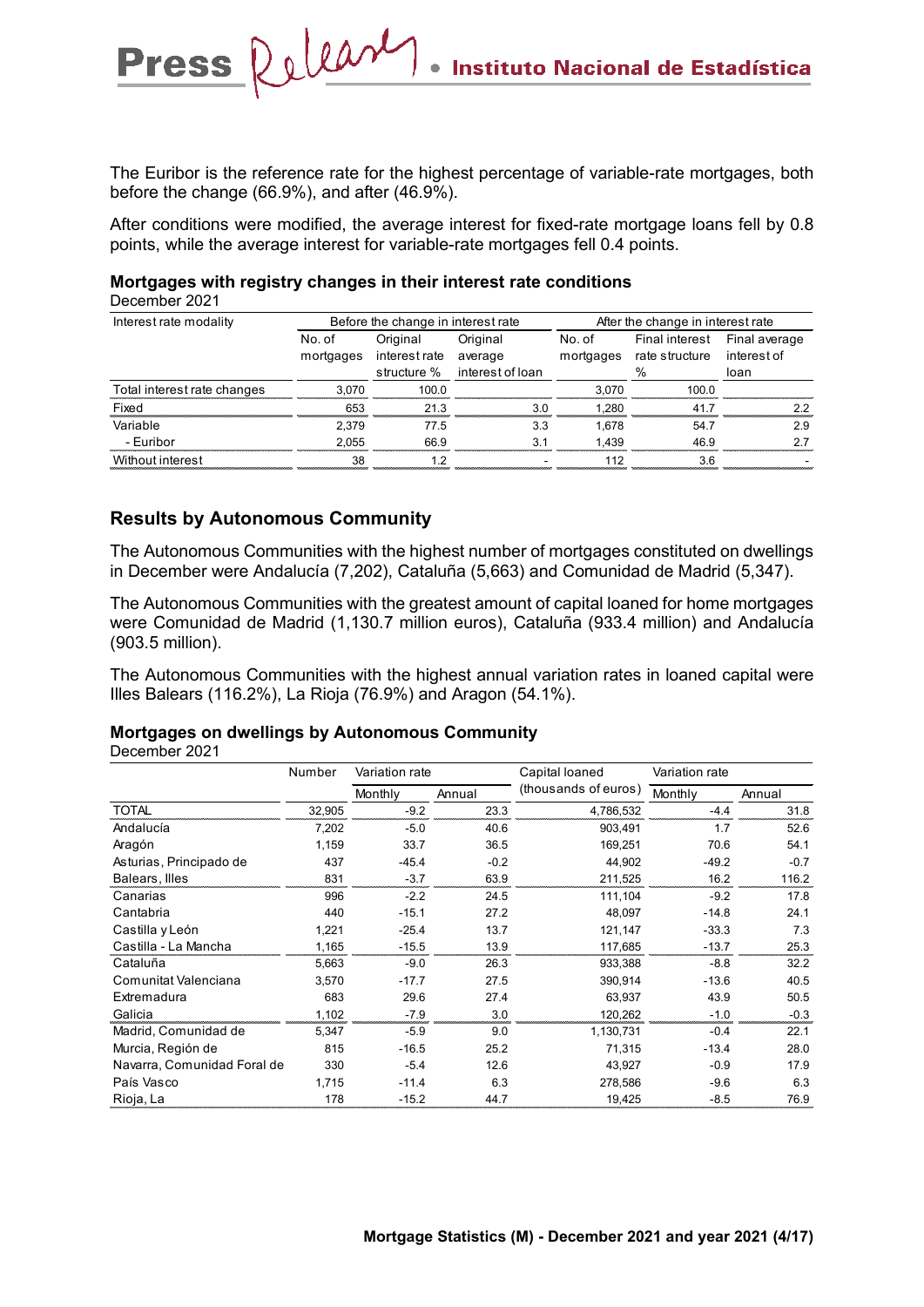The Autonomous Communities presenting the highest annual rates in the number of mortgages constituted on dwellings in December were Illes Balears (63.9%), La Rioja (44.7%) and Andalucia (40.6%).

In turn, the only autonomous community with a negative annual variation rate was Principado de Asturias (-0.2%).

#### **Monthly variation in the number of mortgages on dwellings**

December 2021. Percentage

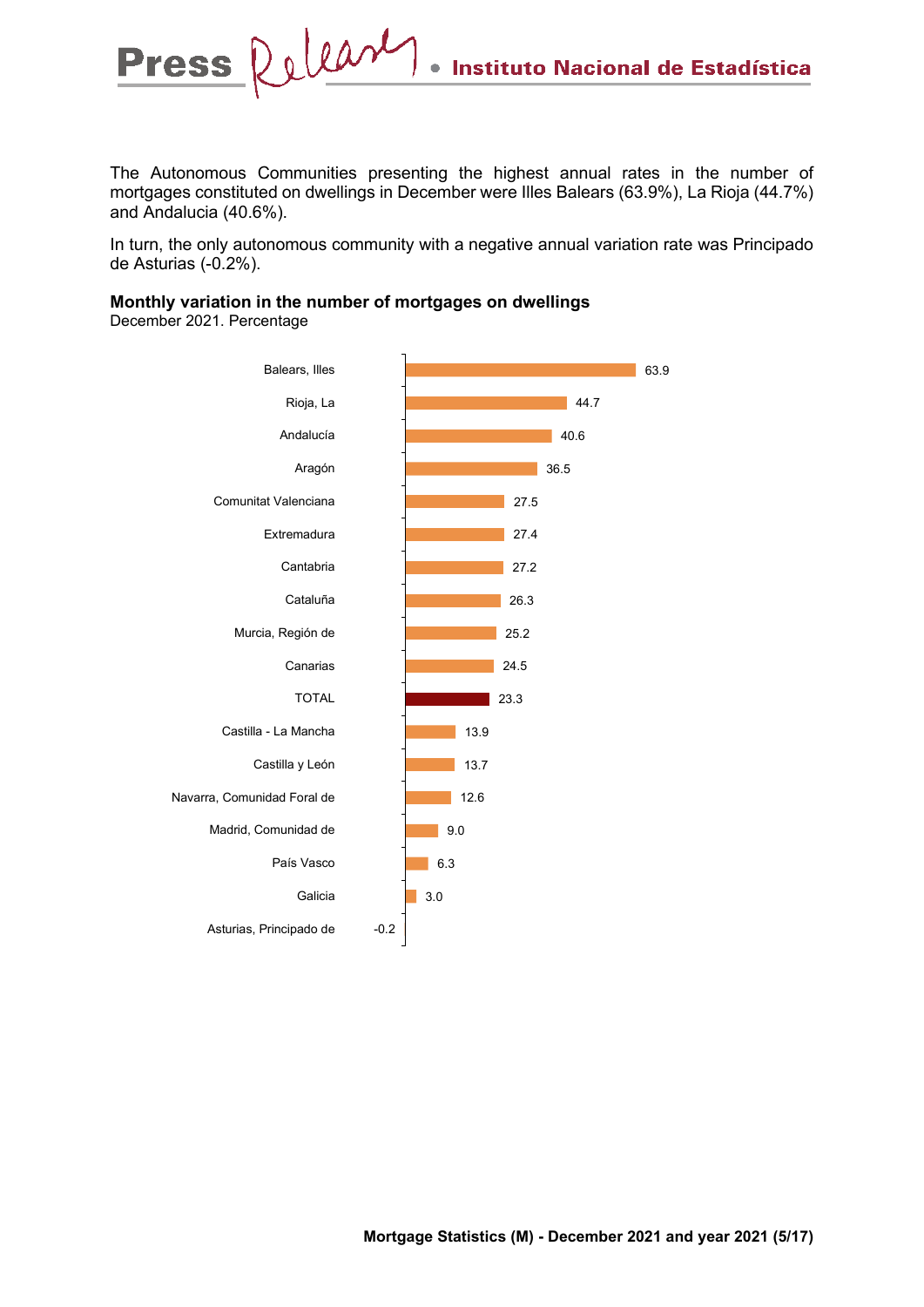## **Results for the whole of year 2021**

The average value of mortgages recorded in the Land Registries in 2021 stood at 147,962 euros, 1.5% lower than in 2020.

In the case of mortgages constituted on dwellings, the average amount was 137,921 euros, 2.4% higher than the previous year.



In 2021, the value of mortgages constituted on urban properties reached 80,237.3 million euros, with an increase of 17.9% as compared to 2020. For housing, the loaned capital stood at 57,582.1 million, an increase of 26.5%.

#### **Mortgages constituted**

**Average amount mortgaged on homes**

Thousands of euros

|                                     | <b>Total 2021</b> | % Annual variation |         |        |        |
|-------------------------------------|-------------------|--------------------|---------|--------|--------|
|                                     |                   | 2021               | 2020    | 2019   | 2018   |
| Total properties                    |                   |                    |         |        |        |
| Number of mortgaged properties      | 556.960           | 19.4               | $-6.3$  | 3.3    | 11.3   |
| Capital loaned (thousands of euros) | 82.408.716        | 17.6               | $-5.0$  | 6.1    | 13.4   |
| Average amount (euros)              | 147,962           | $-1.5$             | 1.4     | 2.7    | 1.9    |
| Rustic properties                   |                   |                    |         |        |        |
| Number of mortgaged properties      | 13.059            | 8.7                | $-19.8$ | $-8.4$ | $-1.9$ |
| Capital loaned (thousands of euros) | 2.171.399         | 7.4                | $-21.5$ | 9.3    | $-8.4$ |
| Average amount (euros)              | 166.276           | $-1.2$             | $-2.2$  | 19.3   | $-6.6$ |
| Urban properties                    |                   |                    |         |        |        |
| Number of mortgaged properties      | 543.901           | 19.7               | $-5.8$  | 3.7    | 11.8   |
| Capital loaned (thousands of euros) | 80.237.317        | 17.9               | $-44$   | 6.0    | 14.4   |
| Average amount (euros)              | 147.522           | $-1.4$             | 1.6     | 2.2    | 2.3    |
| <b>Dwellings</b>                    |                   |                    |         |        |        |
| Number of mortgaged properties      | 417.501           | 23.6               | -6.5    | 3.7    | 11.3   |
| Capital loaned (thousands of euros) | 57,582,131        | 26.5               | 0.3     | 4.8    | 18.1   |
| Average amount (euros)              | 137.921           | 2.4                | 7.3     | 1.1    | 6.0    |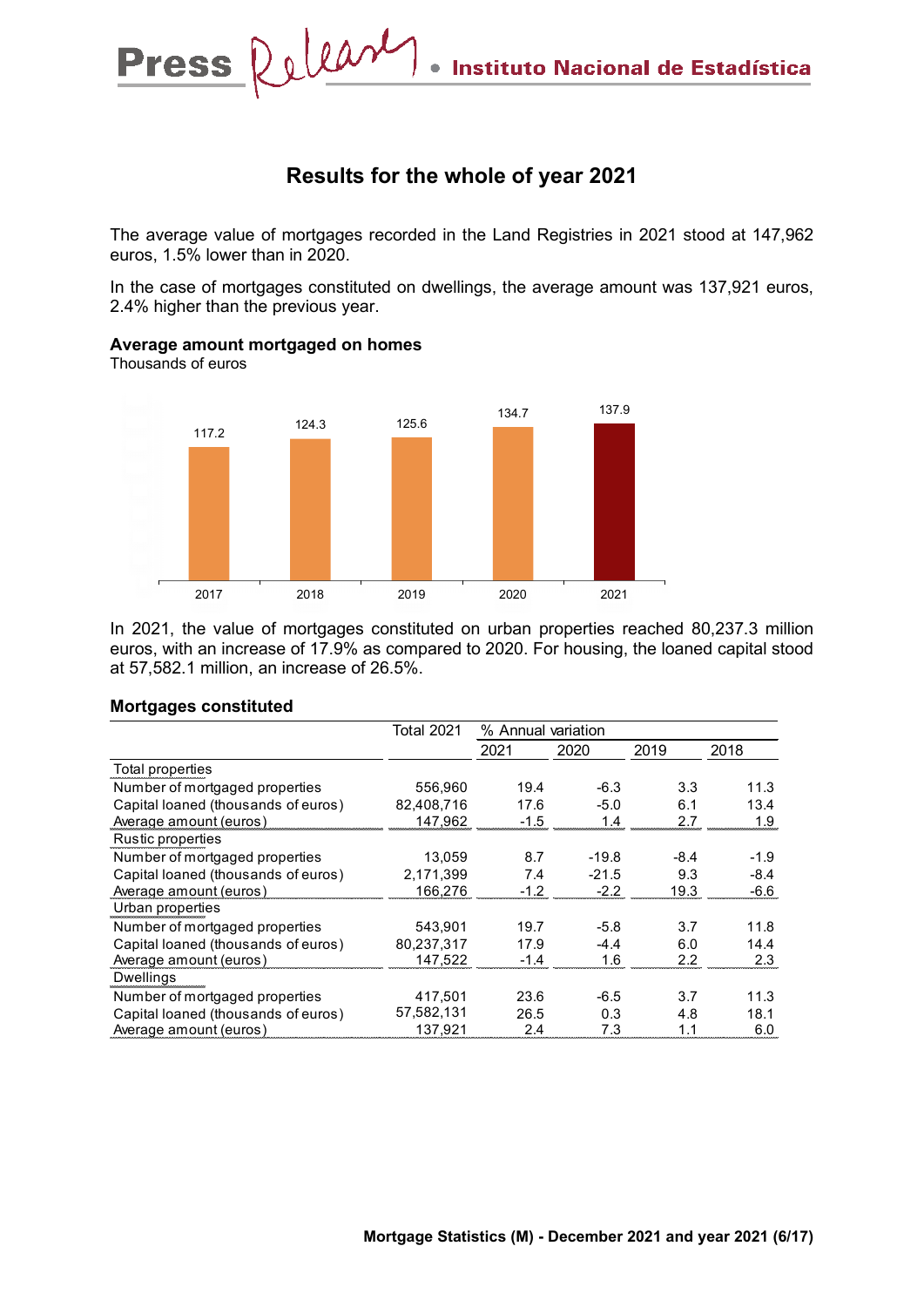The total number of mortgages constituted on dwellings in the whole of 2021 was 417,501, 23.6% higher than in 2016.

#### **Evolution in the number of mortgages on dwellings**  In thousands



## **Mortgages with registration changes**

The total number of mortgages with changes in their conditions recorded in the land registries in 2021 was 271,092, indicating an annual increase of 179.4%.

Considering the type of modification of the conditions, 227,098 novations (or modifications produced with the same financial institution) were registered, with a rise of 193.1%. On the other hand, the number of transactions that changed institution (creditor subrogations), increased by 129.3%, and the number of mortgages in which the holder of the mortgaged property changed (debtor subrogations) increased by 112.2%.

#### **Mortgages with registration changes**

|                              | <b>Total 2021</b> | % Annual variation |      |         |         |  |
|------------------------------|-------------------|--------------------|------|---------|---------|--|
|                              |                   | 2021               | 2020 | 2019    | 2018    |  |
| Total mortgages with changes | 271,092           | 179.4              | 49.3 | $-11.5$ | $-17.9$ |  |
| <b>Novations</b>             | 227.098           | 193.1              | 54.3 | $-12.5$ | $-18.5$ |  |
| <b>Subrogations Debtor</b>   | 10.539            | 112.2              | 37.7 | $-10.9$ | $-11.4$ |  |
| <b>Subrogations Creditor</b> | 33.455            | 129.3              | 30.5 | -6.6    | $-17.3$ |  |

## **Geographic distribution**

The Autonomous Communities with the greatest number of mortgages constituted on housing during the year 2021 were Andalucía (83,636), Comunidad de Madrid (73,383) and Cataluña (69,805).

The Autonomous Communities with the greatest capital loaned for mortgages constituted on dwellings were Comunidad de Madrid (14,896.7 million euros), Cataluña (11,301.2 million) and Andalucía (9,816.1 million).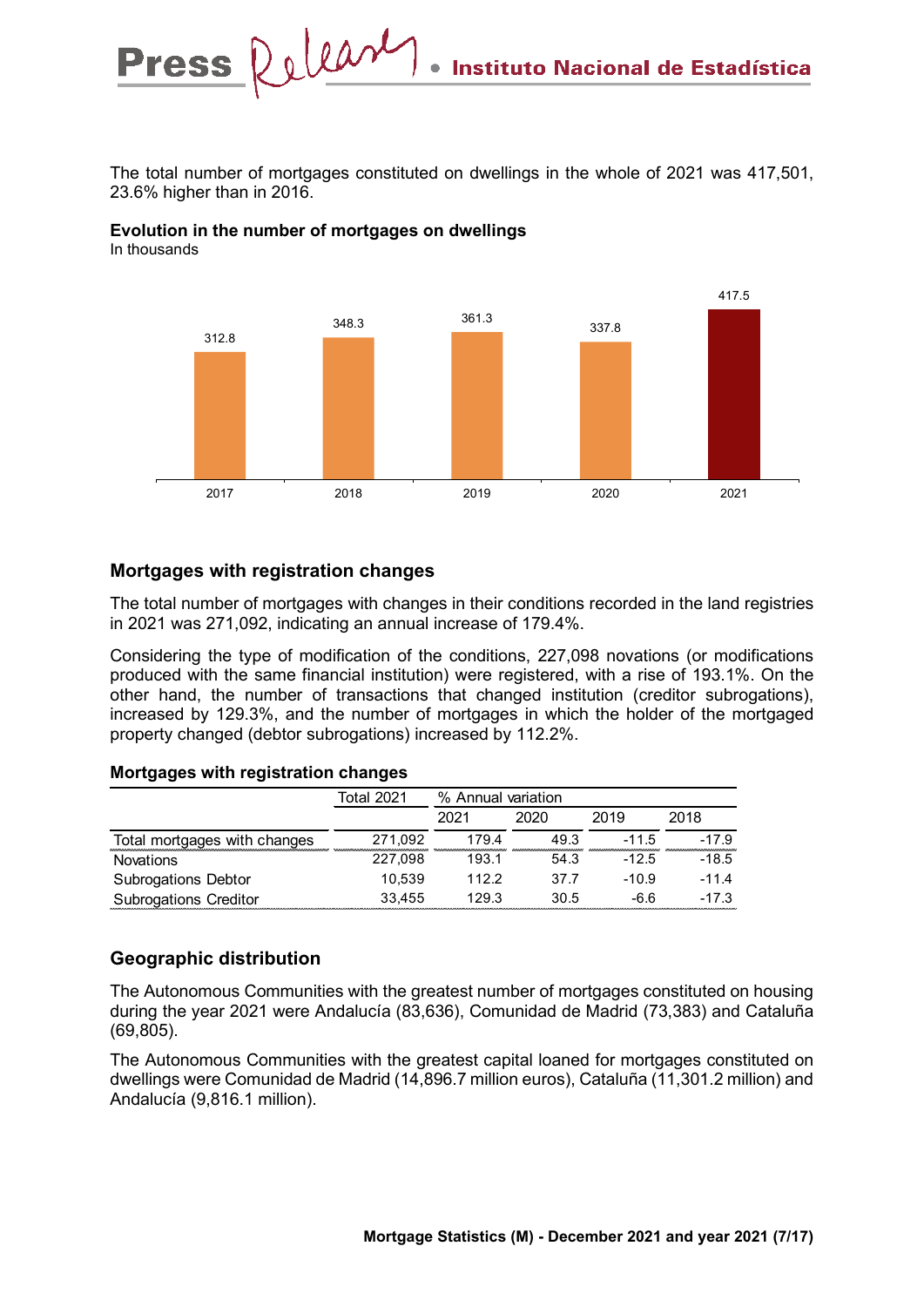|                             | Number  | % Annual<br>variation | Capital loaned<br>(thousands of<br>euros) | % Annual<br>variation |
|-----------------------------|---------|-----------------------|-------------------------------------------|-----------------------|
| <b>TOTAL</b>                | 417,501 | 23.6                  | 57,582,131                                | 26.5                  |
| Andalucía                   | 83,636  | 31.3                  | 9.816.109                                 | 31.9                  |
| Aragón                      | 11,005  | 14.8                  | 1,243,784                                 | 14.2                  |
| Asturias, Principado de     | 7,232   | 8.3                   | 768,556                                   | 21.7                  |
| Balears, Illes              | 9,087   | $-4.0$                | 1,865,660                                 | 17.5                  |
| Canarias                    | 12,561  | 3.8                   | 1,408,611                                 | 13.2                  |
| Cantabria                   | 5,698   | 47.3                  | 613,218                                   | 49.9                  |
| Castilla y León             | 16,821  | 23.1                  | 1,700,172                                 | 33.8                  |
| Castilla - La Mancha        | 16,678  | 33.8                  | 1,638,623                                 | 45.1                  |
| Cataluña                    | 69,805  | 27.6                  | 11,301,156                                | 13.8                  |
| Comunitat Valenciana        | 48,360  | 29.6                  | 4,885,277                                 | 38.7                  |
| Extremadura                 | 7,586   | 27.5                  | 646,299                                   | 33.3                  |
| Galicia                     | 14,212  | 23.2                  | 1,530,220                                 | 30.7                  |
| Madrid, Comunidad de        | 73,383  | 19.4                  | 14,896,732                                | 32.8                  |
| Murcia, Región de           | 12,459  | 37.9                  | 1,058,807                                 | 40.3                  |
| Navarra, Comunidad Foral de | 5,030   | 19.7                  | 624,960                                   | 27.9                  |
| País Vasco                  | 20,597  | 7.0                   | 3,238,368                                 | 13.7                  |
| Rioja, La                   | 2,519   | 18.8                  | 234,377                                   | 23.6                  |

#### **Mortgages on dwellings by Autonomous Communities**

Press Relear

The communities with the highest increases in the number of mortgages on homes in 2021 were Cantabria (47.3%), Región de Murcia (37.9%) and Castilla - La Mancha (33.8%). In turn, the only autonomous community with a negative annual rate was Illes Balears (-4.0%).

#### **Annual variation in the number of mortgages on dwellings**

Year 2021. Percentage



## **Revision and updating of data**

The 2021 data is provisional and will be reviewed in this year's third quarter.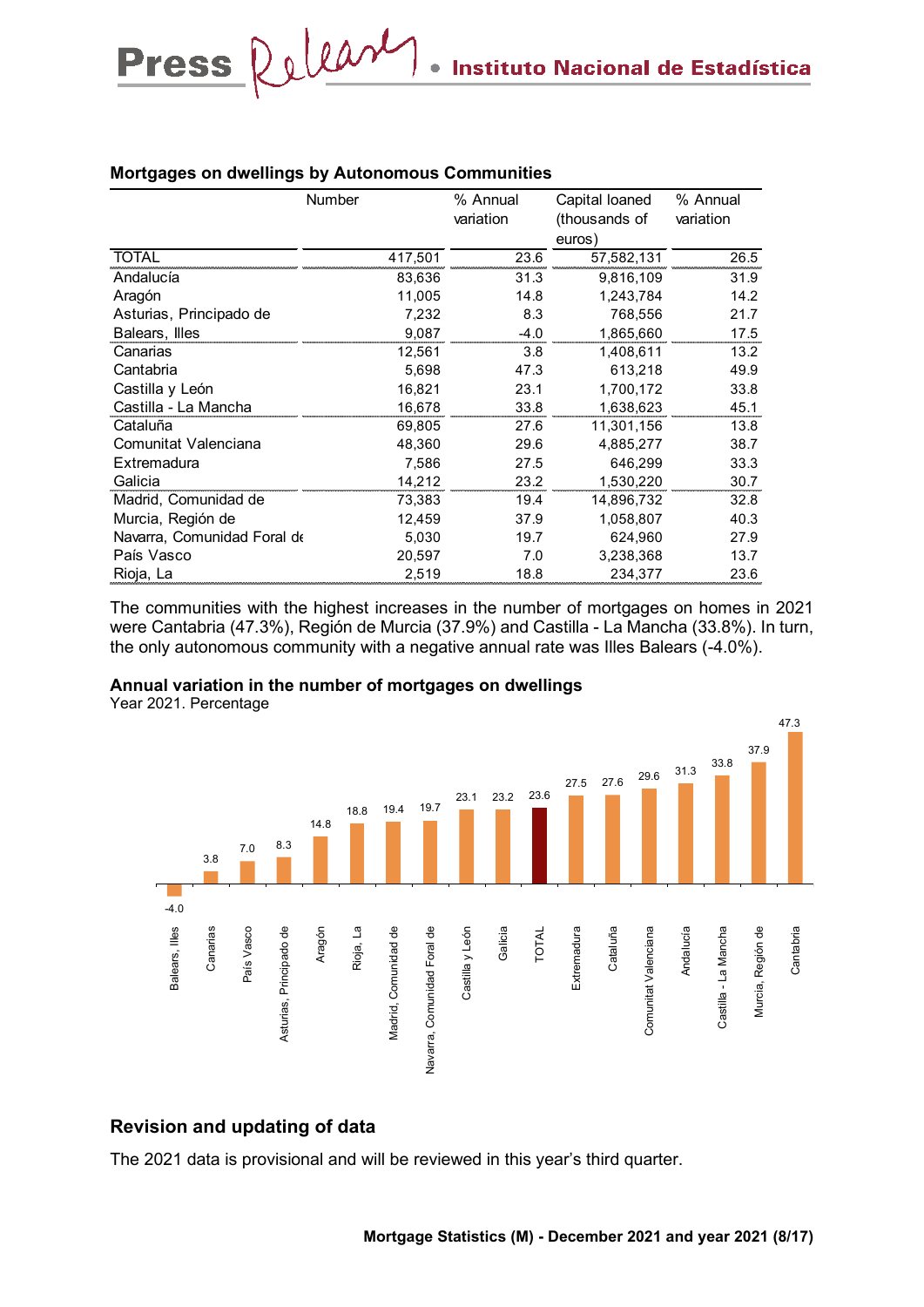## **Methodological note**

The Mortgage Statistics provide information on constitutions of mortgages, that is, on the number of new mortgages constituted on real estate properties during the reference month and the amount of new mortgage loans corresponding to said mortgages. Since 2006, information on mortgage changes and cancellations is published. All this information is broken down on the basis of various variables, such as the nature of the mortgaged property or the lending institution.

All the information on constitutions, changes and register cancellations of mortgages is obtained from the information contained in the Land Registers of the entire national territory, by virtue of a collaboration agreement signed in 2004 between the two institutions. In order to facilitate comparisons, the data for 2003 are presented according to both the old and the new base.

**Type of survey**: monthly continuous survey.

**Population scope**: the registration of mortgages constituted, with changes or cancelled in the land registries.

**Geographical scope**: the entire national territory, by Autonomous Communities and provinces.

**Reference period of the results**: the calendar month.

**Reference period of the information**: the calendar month

**Classification**: rural and urban properties (dwellings, plots and other urban).

**Collection method**: administrative registers from the Association of Land and Mercantile Registrars of Spain.

More information the methodology can be accessed at: [https://www.ine.es/en/metodologia/t30/t3030149\\_en.pdf](https://www.ine.es/en/metodologia/t30/t3030149_en.pdf)

The standardized methodological report is at:

https://www.ine.es/dynt3/metadatos/en/RespuestaDatos.html?oper=40

INE statistics are produced in accordance with the Code of Good Practice for European Statistics, which is the basis for the institution's quality policy and strategy. For more information see the section on [Quality at INE and the Code of Best Practices](https://www.ine.es/ss/Satellite?L=es_ES&c=Page&cid=1259943453642&p=1259943453642&pagename=MetodologiaYEstandares/INELayout) on the INE website.

For further information see **INEbase: www.ine.es/en/** Twitter: **@es\_ine** All press releases at: **www.ine.es/en/prensa/prensa\_en.htm** Press Office: Telephone numbers: (+34) 91 583 93 63 /94 08 – **gprensa@ine.es Information Area:** Telephone number: (+34) 91 583 91 00 – www.ine.es/infoine/?L=1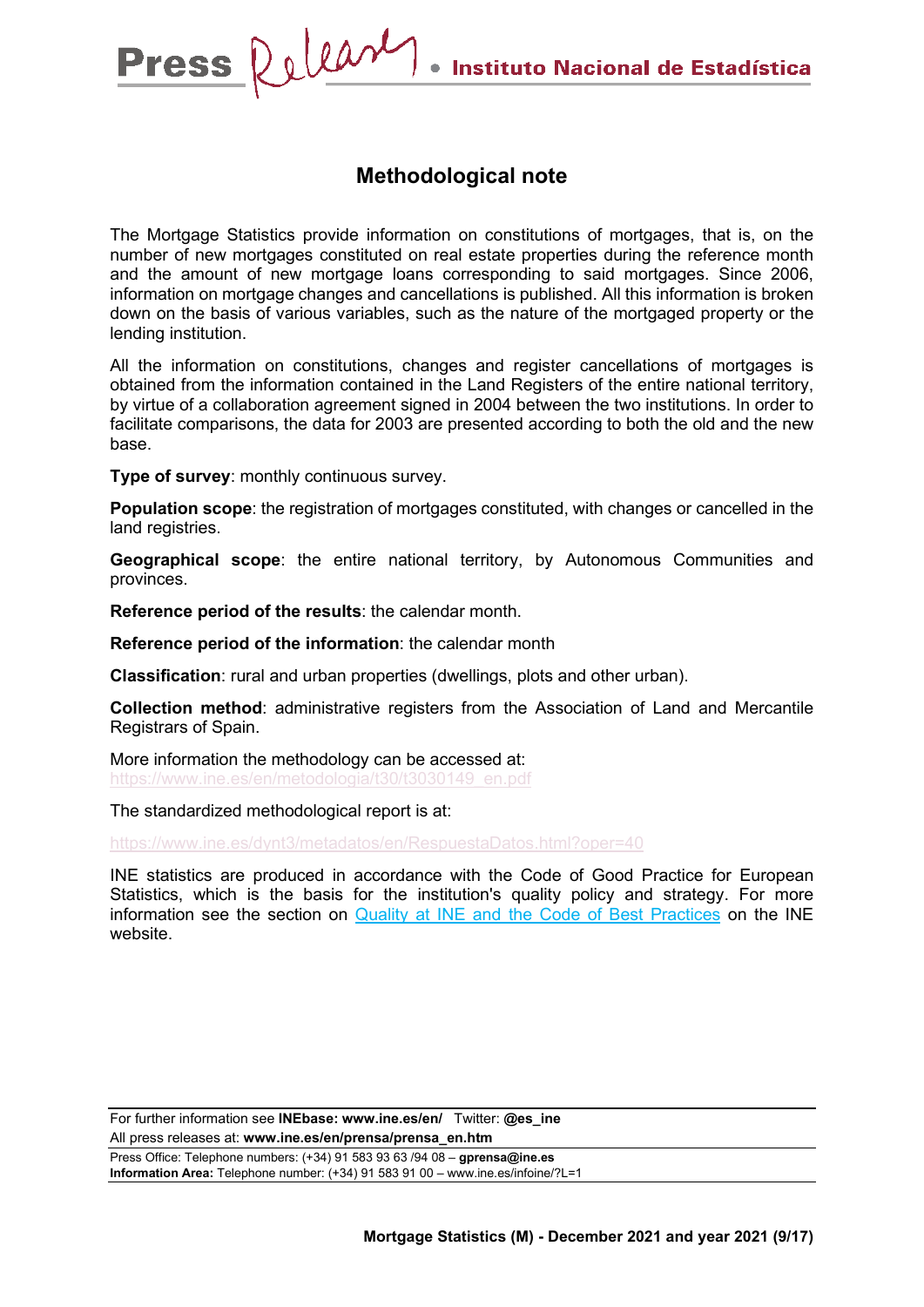# **Mortgages Statistics December 2021. Provisional data**

## **M.1 Total mortgaged rustic and urban buildings**

Capital in thousands of euros

|                             | Total buildings |           | Rustic buildings |         | Urban buildings |           |
|-----------------------------|-----------------|-----------|------------------|---------|-----------------|-----------|
|                             | Number          | Capital   | Number           | Capital | Number          | Capital   |
| <b>TOTAL</b>                | 43.702          | 6.865.910 | 983              | 155.350 | 42.719          | 6.710.560 |
| Andalucía                   | 9.100           | 1.272.386 | 251              | 45.040  | 8.849           | 1.227.346 |
| Aragón                      | 1.538           | 239.735   | 92               | 11.744  | 1.446           | 227.991   |
| Asturias, Principado de     | 676             | 95.744    | 45               | 6.129   | 631             | 89.615    |
| Balears, Illes              | 1.168           | 302.995   | 43               | 15.550  | 1.125           | 287.445   |
| Canarias                    | 1.389           | 170.989   | 43               | 7.261   | 1.346           | 163.728   |
| Cantabria                   | 624             | 57.446    | 11               | 1.715   | 613             | 55.731    |
| Castilla y León             | 1.734           | 179.784   | 60               | 6.085   | 1.674           | 173.699   |
| Castilla - La Mancha        | 1.551           | 159.200   | 70               | 11.121  | 1.481           | 148.079   |
| Cataluña                    | 7.199           | 1.152.459 | 48               | 10.492  | 7.151           | 1.141.967 |
| Comunitat Valenciana        | 4.562           | 514.593   | 80               | 7.319   | 4.482           | 507.274   |
| Extremadura                 | 905             | 90.835    | 72               | 11.208  | 833             | 79.627    |
| Galicia                     | 1.603           | 194.553   | 42               | 5.411   | 1.561           | 189.142   |
| Madrid, Comunidad de        | 7.453           | 1.726.249 | 3                | 842     | 7.450           | 1.725.407 |
| Murcia, Región de           | 1.100           | 107.626   | 71               | 7.214   | 1.029           | 100.412   |
| Navarra, Comunidad Foral de | 397             | 110.954   | 4                | 425     | 393             | 110.529   |
| País Vasco                  | 2.340           | 455.289   | 46               | 7.571   | 2.294           | 447.718   |
| Rioja, La                   | 290             | 27.290    | $\overline{2}$   | 223     | 288             | 27.067    |
| Ceuta                       | 20              | 2.056     | 0                | 0       | 20              | 2.056     |
| Melilla                     | 53              | 5.727     | 0                | 0       | 53              | 5.727     |

## **M.2 Urban buildings, according to type of building**

|                             | Urban buildings |           | Dwellings |           | Lots           |         | Other urban land |           |
|-----------------------------|-----------------|-----------|-----------|-----------|----------------|---------|------------------|-----------|
|                             | Number          | Capital   | Number    | Capital   | Number         | Capital | Number           | Capital   |
| <b>TOTAL</b>                | 42.719          | 6.710.560 | 32.905    | 4.786.532 | 539            | 259.599 | 9.275            | 1.664.429 |
| Andalucía                   | 8.849           | 1.227.346 | 7.202     | 903.491   | 158            | 55.123  | 1.489            | 268.732   |
| Aragón                      | 1.446           | 227.991   | 1.159     | 169.251   | 9              | 1.266   | 278              | 57.474    |
| Asturias, Principado de     | 631             | 89.615    | 437       | 44.902    | 10             | 1.367   | 184              | 43.346    |
| Balears, Illes              | 1.125           | 287.445   | 831       | 211.525   | 17             | 6.561   | 277              | 69.359    |
| Canarias                    | 1.346           | 163.728   | 996       | 111.104   | 9              | 6.887   | 341              | 45.737    |
| Cantabria                   | 613             | 55.731    | 440       | 48.097    | $\overline{2}$ | 480     | 171              | 7.154     |
| Castilla y León             | 1.674           | 173.699   | 1.221     | 121.147   | 30             | 6.760   | 423              | 45.792    |
| Castilla - La Mancha        | 1.481           | 148.079   | 1.165     | 117.685   | 40             | 6.889   | 276              | 23.505    |
| Cataluña                    | 7.151           | 1.141.967 | 5.663     | 933.388   | 76             | 18.405  | 1.412            | 190.174   |
| Comunitat Valenciana        | 4.482           | 507.274   | 3.570     | 390.914   | 23             | 5.297   | 889              | 111.063   |
| Extremadura                 | 833             | 79.627    | 683       | 63.937    | 16             | 1.842   | 134              | 13.848    |
| Galicia                     | 1.561           | 189.142   | 1.102     | 120.262   | 23             | 21.120  | 436              | 47.760    |
| Madrid, Comunidad de        | 7.450           | 1.725.407 | 5.347     | 1.130.731 | 85             | 90.998  | 2.018            | 503.678   |
| Murcia, Región de           | 1.029           | 100.412   | 815       | 71.315    | 9              | 1.368   | 205              | 27.729    |
| Navarra, Comunidad Foral de | 393             | 110.529   | 330       | 43.927    | 4              | 15.677  | 59               | 50.925    |
| País Vasco                  | 2.294           | 447.718   | 1.715     | 278.586   | 26             | 19.069  | 553              | 150.063   |
| Rioja, La                   | 288             | 27.067    | 178       | 19.425    | 2              | 490     | 108              | 7.152     |
| Ceuta                       | 20              | 2.056     | 14        | 1.884     | 0              | 0       | 6                | 172       |
| Melilla                     | 53              | 5.727     | 37        | 4.961     | 0              | 0       | 16               | 766       |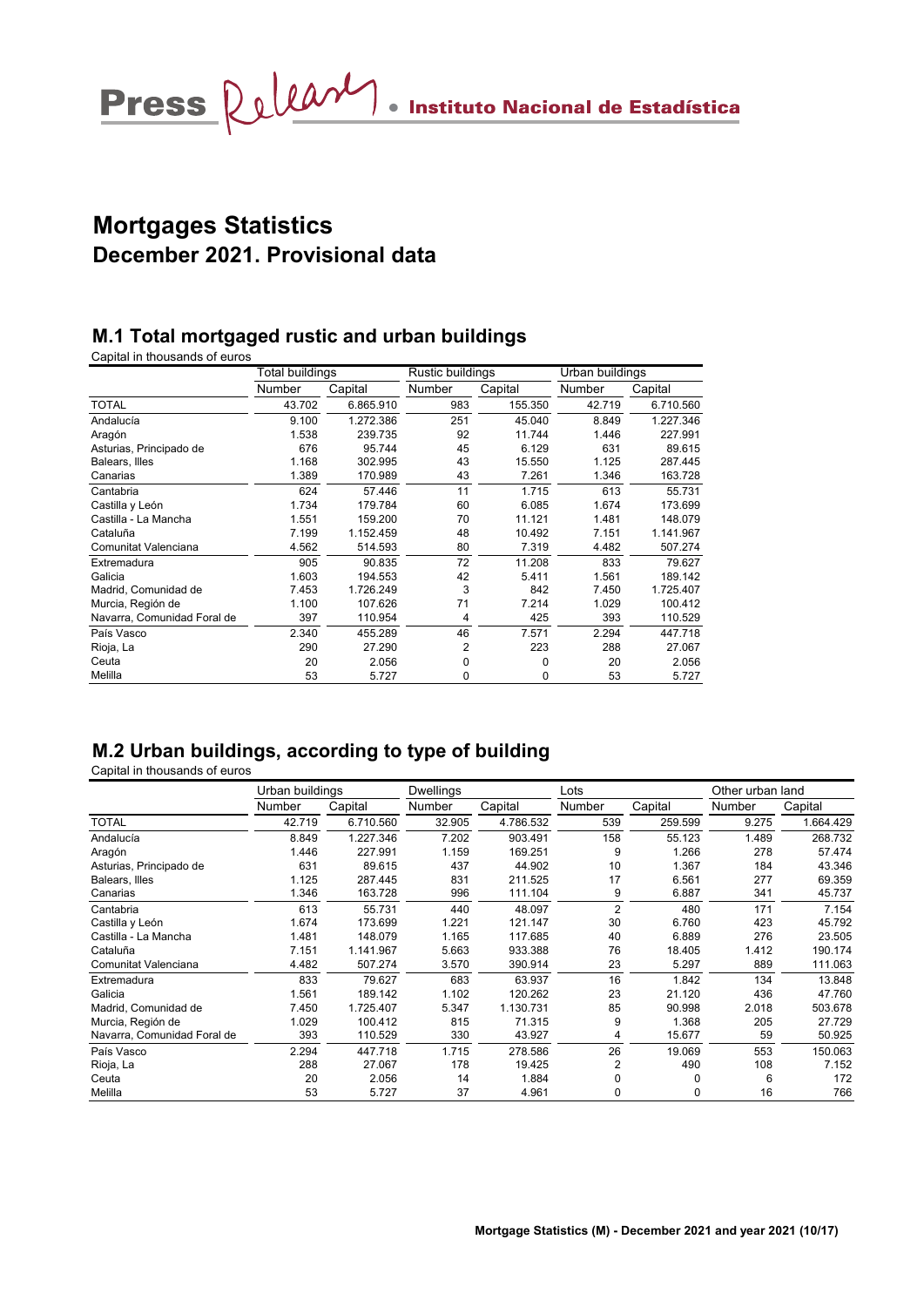Press  $\bigotimes \bigcup \bigcup \bigotimes \mathcal{M}$  . Instituto Nacional de Estadística

# **December 2021. Provisional data**

## **M.3 Rustic buildings, according to loaning bank**

Capital in thousands of euros

|                             | Rustic buildings |         | <b>Banks</b> |         |          | Other banks |
|-----------------------------|------------------|---------|--------------|---------|----------|-------------|
|                             | Number           | Capital | Number       | Capital | Number   | Capital     |
| <b>TOTAL</b>                | 983              | 155.350 | 694          | 121.708 | 289      | 33.642      |
| Andalucía                   | 251              | 45.040  | 156          | 34.731  | 95       | 10.309      |
| Aragón                      | 92               | 11.744  | 70           | 9.783   | 22       | 1.961       |
| Asturias, Principado de     | 45               | 6.129   | 21           | 3.359   | 24       | 2.770       |
| Balears, Illes              | 43               | 15.550  | 38           | 14.856  | 5        | 694         |
| Canarias                    | 43               | 7.261   | 35           | 6.278   | 8        | 983         |
| Cantabria                   | 11               | 1.715   | 11           | 1.715   | $\Omega$ | 0           |
| Castilla y León             | 60               | 6.085   | 26           | 3.226   | 34       | 2.859       |
| Castilla - La Mancha        | 70               | 11.121  | 30           | 6.576   | 40       | 4.545       |
| Cataluña                    | 48               | 10.492  | 40           | 6.831   | 8        | 3.661       |
| Comunitat Valenciana        | 80               | 7.319   | 71           | 6.875   | 9        | 444         |
| Extremadura                 | 72               | 11.208  | 55           | 9.925   | 17       | 1.283       |
| Galicia                     | 42               | 5.411   | 39           | 5.175   | 3        | 236         |
| Madrid, Comunidad de        | 3                | 842     | 2            | 226     |          | 616         |
| Murcia, Región de           | 71               | 7.214   | 58           | 5.497   | 13       | 1.717       |
| Navarra, Comunidad Foral de | 4                | 425     | 0            | 0       | 4        | 425         |
| País Vasco                  | 46               | 7.571   | 41           | 6.617   | 5        | 954         |
| Rioja, La                   | 2                | 223     |              | 38      |          | 185         |
| Ceuta                       |                  | 0       | 0            | 0       | n        | 0           |
| Melilla                     | ი                | 0       | 0            | 0       | 0        | 0           |

## **M.4 Urban buildings, according to loaning bank**

|                             | Urban buildings |           | Banks  |           | Other banks |         |
|-----------------------------|-----------------|-----------|--------|-----------|-------------|---------|
|                             | Number          | Capital   | Number | Capital   | Number      | Capital |
| <b>TOTAL</b>                | 42.719          | 6.710.560 | 38.724 | 6.132.743 | 3.995       | 577.817 |
| Andalucía                   | 8.849           | 1.227.346 | 7.860  | 1.115.879 | 989         | 111.467 |
| Aragón                      | 1.446           | 227.991   | 1.334  | 218.181   | 112         | 9.810   |
| Asturias, Principado de     | 631             | 89.615    | 442    | 59.920    | 189         | 29.695  |
| Balears, Illes              | 1.125           | 287.445   | 1.061  | 272.997   | 64          | 14.448  |
| Canarias                    | 1.346           | 163.728   | 1.256  | 152.619   | 90          | 11.109  |
| Cantabria                   | 613             | 55.731    | 593    | 53.359    | 20          | 2.372   |
| Castilla y León             | 1.674           | 173.699   | 1.458  | 149.464   | 216         | 24.235  |
| Castilla - La Mancha        | 1.481           | 148.079   | 1.206  | 120.872   | 275         | 27.207  |
| Cataluña                    | 7.151           | 1.141.967 | 6.835  | 1.068.865 | 316         | 73.102  |
| Comunitat Valenciana        | 4.482           | 507.274   | 4.049  | 461.590   | 433         | 45.684  |
| Extremadura                 | 833             | 79.627    | 740    | 71.956    | 93          | 7.671   |
| Galicia                     | 1.561           | 189.142   | 1.492  | 169.914   | 69          | 19.228  |
| Madrid, Comunidad de        | 7.450           | 1.725.407 | 7.247  | 1.664.005 | 203         | 61.402  |
| Murcia, Región de           | 1.029           | 100.412   | 847    | 83.520    | 182         | 16.892  |
| Navarra, Comunidad Foral de | 393             | 110.529   | 228    | 78.261    | 165         | 32.268  |
| País Vasco                  | 2.294           | 447.718   | 1.763  | 360.637   | 531         | 87.081  |
| Rioja, La                   | 288             | 27.067    | 252    | 24.039    | 36          | 3.028   |
| Ceuta                       | 20              | 2.056     | 20     | 2.056     | 0           | 0       |
| Melilla                     | 53              | 5.727     | 41     | 4.609     | 12          | 1.118   |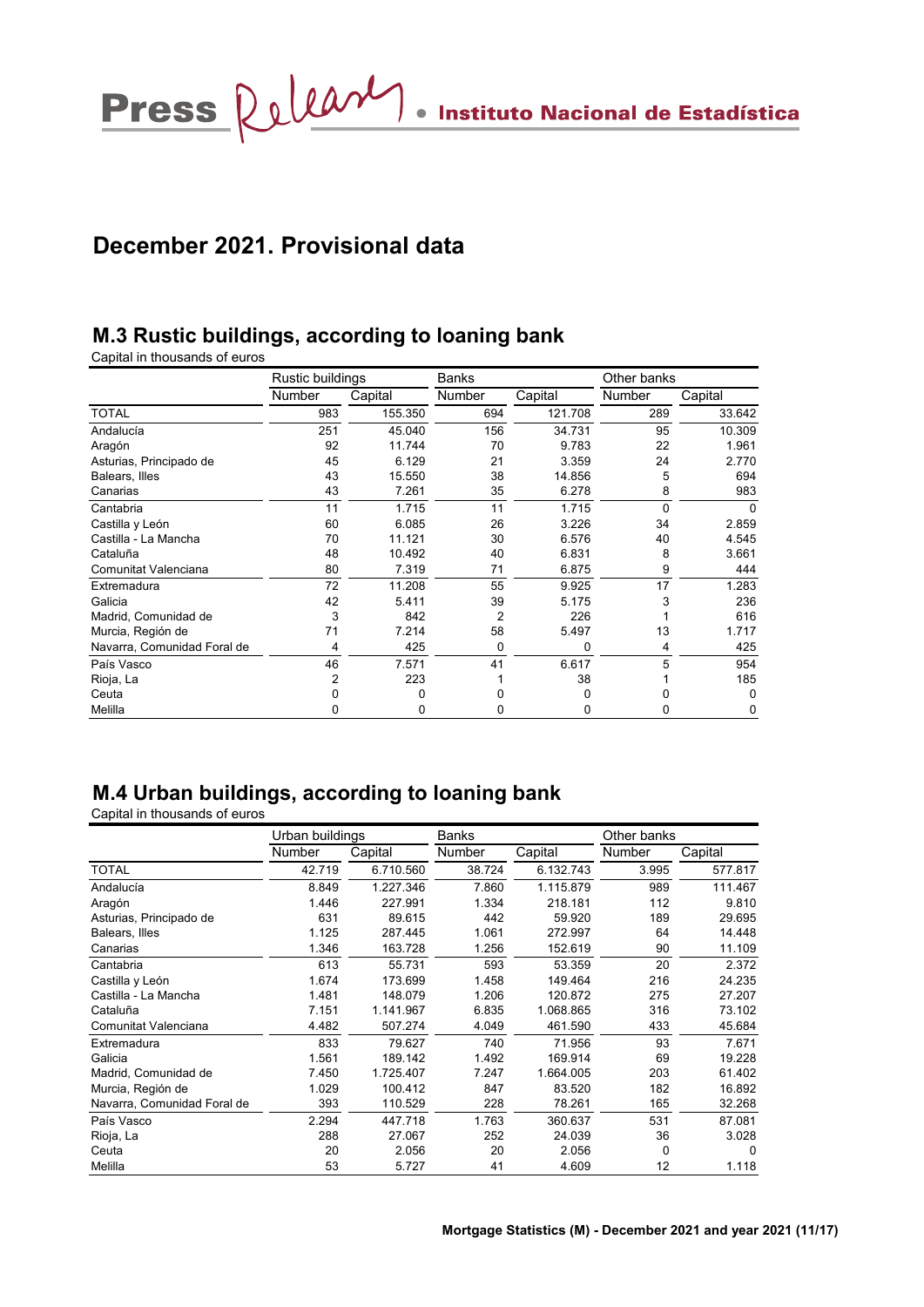## **December 2021. Provisional data**

## **M.5 Total mortgages cancelled, according to type of building**

|                             | Total buildings | Rustic buildings | <b>Dwellings</b> | Lots  | Other urban land |
|-----------------------------|-----------------|------------------|------------------|-------|------------------|
| <b>TOTAL</b>                | 46.117          | 1.383            | 32.870           | 1.206 | 10.658           |
| Andalucía                   | 9.724           | 395              | 6.949            | 428   | 1.952            |
| Aragón                      | 1.094           | 27               | 724              | 13    | 330              |
| Asturias, Principado de     | 811             | 55               | 543              | 37    | 176              |
| Balears, Illes              | 1.125           | 78               | 735              | 20    | 292              |
| Canarias                    | 1.753           | 35               | 1.144            | 31    | 543              |
| Cantabria                   | 797             | 25               | 491              | 27    | 254              |
| Castilla y León             | 2.194           | 76               | 1.392            | 42    | 684              |
| Castilla - La Mancha        | 2.048           | 72               | 1.329            | 149   | 498              |
| Cataluña                    | 7.360           | 73               | 5.714            | 153   | 1.420            |
| Comunitat Valenciana        | 6.181           | 236              | 4.336            | 71    | 1.538            |
| Extremadura                 | 929             | 71               | 648              | 21    | 189              |
| Galicia                     | 1.767           | 90               | 1.146            | 13    | 518              |
| Madrid, Comunidad de        | 6.718           | 29               | 5.211            | 103   | 1.375            |
| Murcia, Región de           | 1.557           | 79               | 1.082            | 42    | 354              |
| Navarra, Comunidad Foral de | 352             | 3                | 283              | 5     | 61               |
| País Vasco                  | 1.350           | 31               | 904              | 35    | 380              |
| Rioja, La                   | 300             | 8                | 196              | 15    | 81               |
| Ceuta                       | 12              | O                | 9                |       | 2                |
| Melilla                     | 45              | 0                | 34               | 0     | 11               |

## **M.6 Total cancelled mortgages, according to type of building and loaning bank**

|                             | Total buildings |                | Rustic buildings |                | Urban buildings |                |  |
|-----------------------------|-----------------|----------------|------------------|----------------|-----------------|----------------|--|
|                             | Banks           | Other<br>banks | <b>Banks</b>     | Other<br>banks | <b>Banks</b>    | Other<br>banks |  |
| <b>TOTAL</b>                | 40.747          | 5.370          | 1.039            | 344            | 39.708          | 5.026          |  |
| Andalucía                   | 8.267           | 1.457          | 265              | 130            | 8.002           | 1.327          |  |
| Aragón                      | 999             | 95             | 17               | 10             | 982             | 85             |  |
| Asturias, Principado de     | 690             | 121            | 45               | 10             | 645             | 111            |  |
| Balears, Illes              | 990             | 135            | 66               | 12             | 924             | 123            |  |
| Canarias                    | 1.482           | 271            | 31               | 4              | 1.451           | 267            |  |
| Cantabria                   | 751             | 46             | 21               | 4              | 730             | 42             |  |
| Castilla y León             | 1.945           | 249            | 59               | 17             | 1.886           | 232            |  |
| Castilla - La Mancha        | 1.672           | 376            | 60               | 12             | 1.612           | 364            |  |
| Cataluña                    | 6.786           | 574            | 51               | 22             | 6.735           | 552            |  |
| Comunitat Valenciana        | 5.497           | 684            | 161              | 75             | 5.336           | 609            |  |
| Extremadura                 | 888             | 41             | 70               |                | 818             | 40             |  |
| Galicia                     | 1.675           | 92             | 77               | 13             | 1.598           | 79             |  |
| Madrid, Comunidad de        | 6.191           | 527            | 25               |                | 6.166           | 523            |  |
| Murcia, Región de           | 1.356           | 201            | 58               | 21             | 1.298           | 180            |  |
| Navarra, Comunidad Foral de | 239             | 113            | 3                | 0              | 236             | 113            |  |
| País Vasco                  | 1.090           | 260            | 22               | 9              | 1.068           | 251            |  |
| Rioja, La                   | 180             | 120            | 8                |                | 172             | 120            |  |
| Ceuta                       | 12              |                |                  |                | 12              | 0              |  |
| Melilla                     | 37              | 8              |                  | 0              | 37              | 8              |  |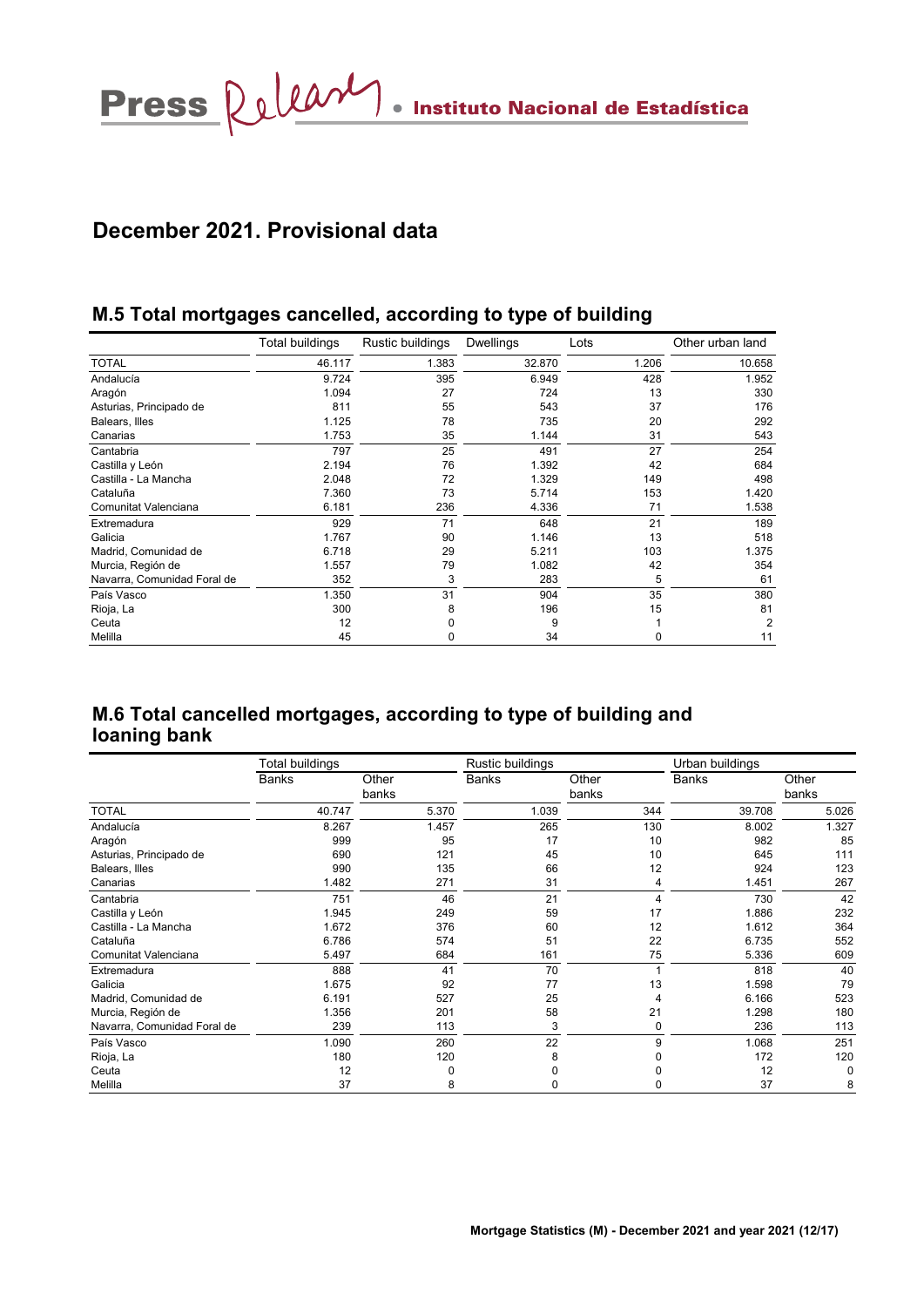Press  $\Omega$ 

## **December 2021. Provisional data**

## **M.7 Total mortgages with changes, according to type of change and type of building**

|                             | Total     | Type of change |              |              | Type of building |           |                  |
|-----------------------------|-----------|----------------|--------------|--------------|------------------|-----------|------------------|
|                             | buildings | Novation       | Subrogations | Subrogations | Rustic           | Urban     | <b>Dwellings</b> |
|                             |           |                | Debtor       | Creditor     | buildings        | buildings |                  |
| <b>TOTAL</b>                | 14.347    | 12.013         | 605          | 1.729        | 291              | 14.056    | 11.154           |
| Andalucía                   | 3.032     | 2.567          | 120          | 345          | 57               | 2.975     | 2.388            |
| Aragón                      | 398       | 281            | 67           | 50           | 4                | 394       | 309              |
| Asturias, Principado de     | 461       | 418            | 3            | 40           | 15               | 446       | 300              |
| Balears, Illes              | 460       | 454            | 2            | 4            | 33               | 427       | 338              |
| Canarias                    | 699       | 503            | 4            | 192          | 11               | 688       | 529              |
| Cantabria                   | 90        | 59             | 3            | 28           |                  | 89        | 67               |
| Castilla y León             | 340       | 305            |              | 31           |                  | 333       | 184              |
| Castilla - La Mancha        | 660       | 556            | 13           | 91           | 9                | 651       | 548              |
| Cataluña                    | 2.246     | 1.880          | 69           | 297          | 30               | 2.216     | 1.823            |
| Comunitat Valenciana        | 1.836     | 1.445          | 154          | 237          | 49               | 1.787     | 1.417            |
| Extremadura                 | 201       | 178            | 3            | 20           | 12               | 189       | 142              |
| Galicia                     | 634       | 580            | 4            | 50           | 35               | 599       | 430              |
| Madrid, Comunidad de        | 2.712     | 2.355          | 107          | 250          | 5                | 2.707     | 2.258            |
| Murcia, Región de           | 214       | 167            | 13           | 34           | 10               | 204       | 155              |
| Navarra, Comunidad Foral de | 41        | 40             | 0            | 1            | 3                | 38        | 32               |
| País Vasco                  | 245       | 164            | 39           | 42           | 9                | 236       | 171              |
| Rioja, La                   | 69        | 53             | 0            | 16           |                  | 68        | 54               |
| Ceuta                       | 9         | 8              | 0            |              |                  | 9         | 9                |
| Melilla                     | U         | 0              | 0            | 0            | 0                | 0         | 0                |

For further information see **INEbase – www.ine.es/en/** All press releases at: **www.ine.es/en/prensa/prensa\_en.htm Press Office:** Telephone numbers: 91 583 93 63 / 94 08 – Fax: 91 583 90 87 – **gprensa@ine.es Information Area: Telephone number: 91 583 91 00 – Fax: 91 583 91 58 – www.ine.es/infoine/?L=1**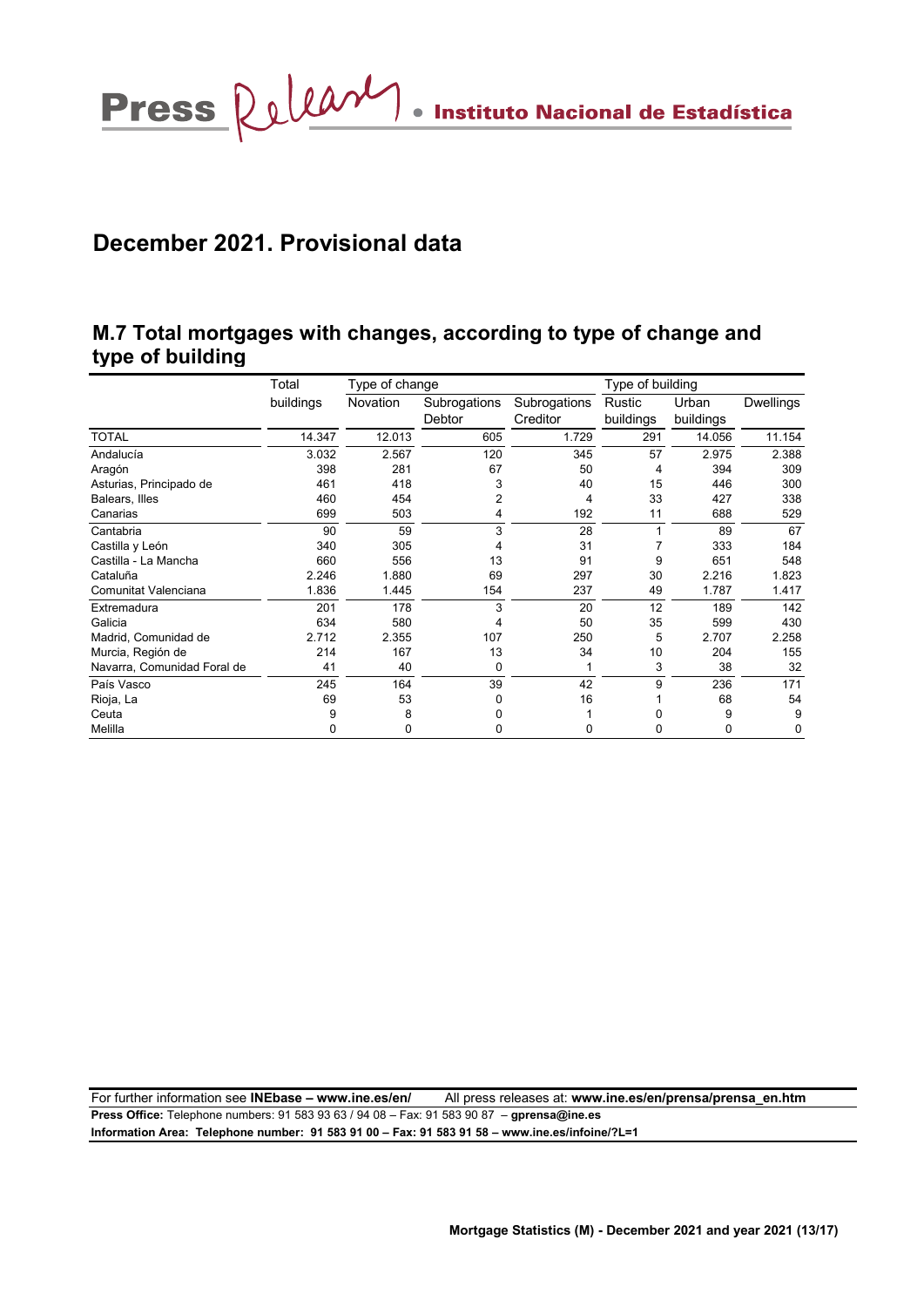Press  $\Omega$ uma Instituto Nacional de Estadística

## **Year 2021. Provisional data**

## **M.1 Total mortgaged rustic and urban buildings**

Capital in thousands of euros

|                             | Total buildings |            | Rustic buildings |           | Urban buildings |            |
|-----------------------------|-----------------|------------|------------------|-----------|-----------------|------------|
|                             | Number          | Capital    | Number           | Capital   | Number          | Capital    |
| <b>TOTAL</b>                | 556.960         | 82.408.716 | 13.059           | 2.171.399 | 543.901         | 80.237.317 |
| Andalucía                   | 109.745         | 13.816.584 | 3.462            | 609.400   | 106.283         | 13.207.184 |
| Aragón                      | 15.564          | 1.903.995  | 984              | 130.736   | 14.580          | 1.773.259  |
| Asturias, Principado de     | 10.958          | 1.125.310  | 555              | 67.686    | 10.403          | 1.057.624  |
| Balears, Illes              | 12.856          | 3.191.079  | 553              | 216.870   | 12.303          | 2.974.209  |
| Canarias                    | 17.354          | 2.400.253  | 395              | 70.916    | 16.959          | 2.329.337  |
| Cantabria                   | 7.825           | 825.182    | 134              | 17.517    | 7.691           | 807.665    |
| Castilla y León             | 24.260          | 2.553.457  | 792              | 111.067   | 23.468          | 2.442.390  |
| Castilla - La Mancha        | 23.012          | 2.764.364  | 1.132            | 203.256   | 21.880          | 2.561.108  |
| Cataluña                    | 87.961          | 15.726.263 | 669              | 141.207   | 87.292          | 15.585.056 |
| Comunitat Valenciana        | 65.255          | 6.537.812  | 1.445            | 150.310   | 63.810          | 6.387.502  |
| Extremadura                 | 10.414          | 984.287    | 795              | 113.398   | 9.619           | 870.889    |
| Galicia                     | 20.676          | 2.225.051  | 607              | 85.164    | 20.069          | 2.139.887  |
| Madrid, Comunidad de        | 95.290          | 20.401.413 | 97               | 22.104    | 95.193          | 20.379.309 |
| Murcia, Región de           | 16.826          | 1.519.967  | 767              | 104.645   | 16.059          | 1.415.322  |
| Navarra, Comunidad Foral de | 6.623           | 1.010.689  | 91               | 15.083    | 6.532           | 995.606    |
| País Vasco                  | 27.346          | 4.880.700  | 485              | 84.955    | 26.861          | 4.795.745  |
| Rioja, La                   | 3.843           | 408.616    | 95               | 26.923    | 3.748           | 381.693    |
| Ceuta                       | 363             | 46.328     | $\mathbf 0$      | $\Omega$  | 363             | 46.328     |
| Melilla                     | 789             | 87.366     |                  | 162       | 788             | 87.204     |

## **M.2 Urban buildings, according to type of building**

|                             | Urban buildings |            | Dwellings     |            | Lots          |           | Other urban land |            |
|-----------------------------|-----------------|------------|---------------|------------|---------------|-----------|------------------|------------|
|                             | <b>Number</b>   | Capital    | <b>Number</b> | Capital    | <b>Number</b> | Capital   | <b>Number</b>    | Capital    |
| TOTAL                       | 543.901         | 80.237.317 | 417.501       | 57.582.131 | 7.616         | 4.535.209 | 118.784          | 18.119.977 |
| Andalucía                   | 106.283         | 13.207.184 | 83.636        | 9.816.109  | 2.188         | 781.327   | 20.459           | 2.609.748  |
| Aragón                      | 14.580          | 1.773.259  | 11.005        | 1.243.784  | 105           | 65.037    | 3.470            | 464.438    |
| Asturias, Principado de     | 10.403          | 1.057.624  | 7.232         | 768.556    | 153           | 37.805    | 3.018            | 251.263    |
| Balears, Illes              | 12.303          | 2.974.209  | 9.087         | 1.865.660  | 156           | 106.806   | 3.060            | 1.001.743  |
| Canarias                    | 16.959          | 2.329.337  | 12.561        | 1.408.611  | 146           | 31.742    | 4.252            | 888.984    |
| Cantabria                   | 7.691           | 807.665    | 5.698         | 613.218    | 59            | 25.730    | 1.934            | 168.717    |
| Castilla y León             | 23.468          | 2.442.390  | 16.821        | 1.700.172  | 383           | 169.177   | 6.264            | 573.041    |
| Castilla - La Mancha        | 21.880          | 2.561.108  | 16.678        | 1.638.623  | 921           | 141.722   | 4.281            | 780.763    |
| Cataluña                    | 87.292          | 15.585.056 | 69.805        | 11.301.156 | 862           | 942.370   | 16.625           | 3.341.530  |
| Comunitat Valenciana        | 63.810          | 6.387.502  | 48.360        | 4.885.277  | 452           | 136.493   | 14.998           | 1.365.732  |
| Extremadura                 | 9.619           | 870.889    | 7.586         | 646.299    | 363           | 60.276    | 1.670            | 164.314    |
| Galicia                     | 20.069          | 2.139.887  | 14.212        | 1.530.220  | 168           | 61.436    | 5.689            | 548.231    |
| Madrid, Comunidad de        | 95.193          | 20.379.309 | 73.383        | 14.896.732 | 912           | 1.105.168 | 20.898           | 4.377.409  |
| Murcia, Región de           | 16.059          | 1.415.322  | 12.459        | 1.058.807  | 185           | 26.602    | 3.415            | 329.913    |
| Navarra, Comunidad Foral de | 6.532           | 995.606    | 5.030         | 624.960    | 118           | 134.286   | 1.384            | 236.360    |
| País Vasco                  | 26.861          | 4.795.745  | 20.597        | 3.238.368  | 382           | 673.436   | 5.882            | 883.941    |
| Rioja, La                   | 3.748           | 381.693    | 2.519         | 234.377    | 56            | 33.630    | 1.173            | 113.686    |
| Ceuta                       | 363             | 46.328     | 266           | 35.283     | 2             | 1.118     | 95               | 9.927      |
| Melilla                     | 788             | 87.204     | 566           | 75.919     | 5             | 1.048     | 217              | 10.237     |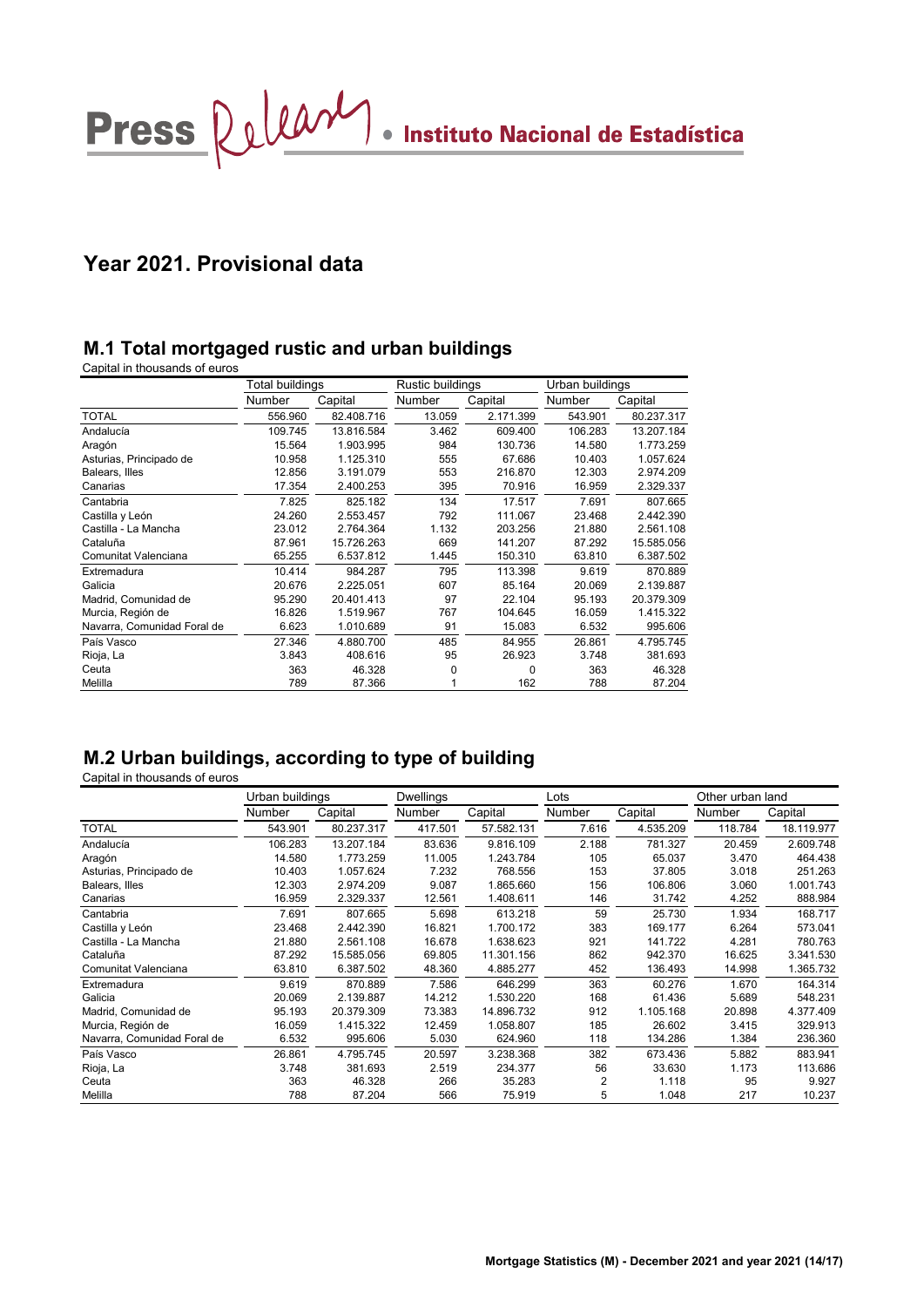

# **Year 2021. Provisional data**

## **M.3 Rustic buildings, according to loaning bank**

Capital in thousands of euros

|                             | Rustic buildings |           | Banks  |           | Other banks |          |  |
|-----------------------------|------------------|-----------|--------|-----------|-------------|----------|--|
|                             | Number           | Capital   | Number | Capital   | Number      | Capital  |  |
| <b>TOTAL</b>                | 13.059           | 2.171.399 | 8.867  | 1.661.500 | 4.192       | 509.899  |  |
| Andalucía                   | 3.462            | 609.400   | 2.123  | 441.769   | 1.339       | 167.631  |  |
| Aragón                      | 984              | 130.736   | 619    | 108.172   | 365         | 22.564   |  |
| Asturias, Principado de     | 555              | 67.686    | 311    | 41.700    | 244         | 25.986   |  |
| Balears, Illes              | 553              | 216.870   | 493    | 199.207   | 60          | 17.663   |  |
| Canarias                    | 395              | 70.916    | 321    | 61.216    | 74          | 9.700    |  |
| Cantabria                   | 134              | 17.517    | 122    | 16.861    | 12          | 656      |  |
| Castilla y León             | 792              | 111.067   | 406    | 62.206    | 386         | 48.861   |  |
| Castilla - La Mancha        | 1.132            | 203.256   | 645    | 150.732   | 487         | 52.524   |  |
| Cataluña                    | 669              | 141.207   | 525    | 105.533   | 144         | 35.674   |  |
| Comunitat Valenciana        | 1.445            | 150.310   | 1.091  | 123.109   | 354         | 27.201   |  |
| Extremadura                 | 795              | 113.398   | 648    | 101.124   | 147         | 12.274   |  |
| Galicia                     | 607              | 85.164    | 507    | 68.427    | 100         | 16.737   |  |
| Madrid, Comunidad de        | 97               | 22.104    | 90     | 20.062    | 7           | 2.042    |  |
| Murcia, Región de           | 767              | 104.645   | 518    | 72.050    | 249         | 32.595   |  |
| Navarra, Comunidad Foral de | 91               | 15.083    | 47     | 9.565     | 44          | 5.518    |  |
| País Vasco                  | 485              | 84.955    | 349    | 64.367    | 136         | 20.588   |  |
| Rioja, La                   | 95               | 26.923    | 51     | 15.238    | 44          | 11.685   |  |
| Ceuta                       | 0                | 0         | 0      | 0         | 0           | $\Omega$ |  |
| Melilla                     |                  | 162       |        | 162       | 0           | 0        |  |

## **M.4 Urban buildings, according to loaning bank**

|                             | Urban buildings |            | Banks   |            | Other banks |           |  |
|-----------------------------|-----------------|------------|---------|------------|-------------|-----------|--|
|                             | Number          | Capital    | Number  | Capital    | Number      | Capital   |  |
| <b>TOTAL</b>                | 543.901         | 80.237.317 | 489.431 | 73.072.156 | 54.470      | 7.165.161 |  |
| Andalucía                   | 106.283         | 13.207.184 | 94.877  | 11.901.834 | 11.406      | 1.305.350 |  |
| Aragón                      | 14.580          | 1.773.259  | 13.129  | 1.621.363  | 1.451       | 151.896   |  |
| Asturias, Principado de     | 10.403          | 1.057.624  | 7.485   | 796.654    | 2.918       | 260.970   |  |
| Balears, Illes              | 12.303          | 2.974.209  | 11.613  | 2.754.179  | 690         | 220.030   |  |
| Canarias                    | 16.959          | 2.329.337  | 15.517  | 2.102.367  | 1.442       | 226.970   |  |
| Cantabria                   | 7.691           | 807.665    | 7.398   | 776.912    | 293         | 30.753    |  |
| Castilla y León             | 23.468          | 2.442.390  | 20.234  | 2.083.967  | 3.234       | 358.423   |  |
| Castilla - La Mancha        | 21.880          | 2.561.108  | 17.866  | 2.178.389  | 4.014       | 382.719   |  |
| Cataluña                    | 87.292          | 15.585.056 | 82.515  | 14.693.380 | 4.777       | 891.676   |  |
| Comunitat Valenciana        | 63.810          | 6.387.502  | 56.734  | 5.742.022  | 7.076       | 645.480   |  |
| Extremadura                 | 9.619           | 870.889    | 8.844   | 807.436    | 775         | 63.453    |  |
| Galicia                     | 20.069          | 2.139.887  | 18.997  | 2.002.847  | 1.072       | 137.040   |  |
| Madrid, Comunidad de        | 95.193          | 20.379.309 | 91.350  | 19.506.438 | 3.843       | 872.871   |  |
| Murcia, Región de           | 16.059          | 1.415.322  | 13.211  | 1.201.968  | 2.848       | 213.354   |  |
| Navarra, Comunidad Foral de | 6.532           | 995.606    | 4.059   | 615.452    | 2.473       | 380.154   |  |
| País Vasco                  | 26.861          | 4.795.745  | 21.600  | 3.882.187  | 5.261       | 913.558   |  |
| Rioja, La                   | 3.748           | 381.693    | 3.034   | 289.760    | 714         | 91.933    |  |
| Ceuta                       | 363             | 46.328     | 356     | 45.699     | 7           | 629       |  |
| Melilla                     | 788             | 87.204     | 612     | 69.302     | 176         | 17.902    |  |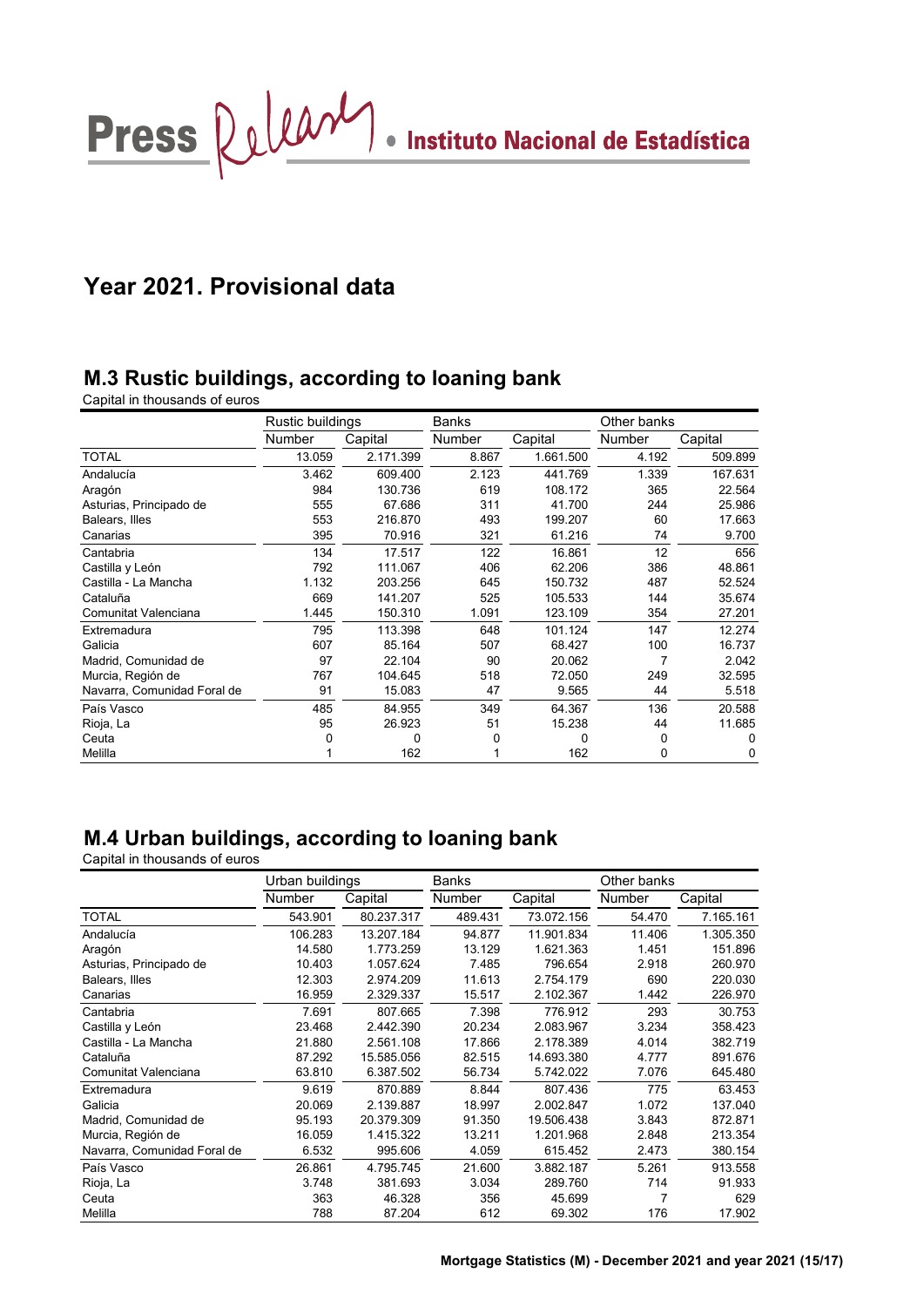Press  $\Omega$ um/ . Instituto Nacional de Estadística

## **Year 2021. Provisional data**

## **M.5 Total mortgages cancelled, according to type of building**

|                             | Total buildings | Rustic buildings | <b>Dwellings</b> | Lots   | Other urban land |
|-----------------------------|-----------------|------------------|------------------|--------|------------------|
| <b>TOTAL</b>                | 539.939         | 17.640           | 372.543          | 11.484 | 138.272          |
| Andalucía                   | 108.335         | 4.930            | 76.843           | 3.337  | 23.225           |
| Aragón                      | 14.241          | 651              | 9.186            | 303    | 4.101            |
| Asturias, Principado de     | 10.250          | 613              | 6.719            | 211    | 2.707            |
| Balears, Illes              | 13.822          | 657              | 8.878            | 292    | 3.995            |
| Canarias                    | 20.758          | 505              | 13.983           | 455    | 5.815            |
| Cantabria                   | 8.061           | 180              | 5.203            | 93     | 2.585            |
| Castilla y León             | 26.566          | 1.100            | 16.755           | 815    | 7.896            |
| Castilla - La Mancha        | 23.940          | 1.791            | 15.670           | 1.153  | 5.326            |
| Cataluña                    | 76.367          | 747              | 55.465           | 1.543  | 18.612           |
| Comunitat Valenciana        | 72.224          | 2.457            | 48.356           | 845    | 20.566           |
| Extremadura                 | 10.452          | 806              | 6.995            | 424    | 2.227            |
| Galicia                     | 20.381          | 789              | 13.704           | 240    | 5.648            |
| Madrid, Comunidad de        | 83.204          | 504              | 61.130           | 854    | 20.716           |
| Murcia, Región de           | 20.281          | 1.342            | 12.954           | 400    | 5.585            |
| Navarra, Comunidad Foral de | 5.061           | 56               | 3.738            | 140    | 1.127            |
| País Vasco                  | 20.322          | 406              | 13.220           | 261    | 6.435            |
| Rioja, La                   | 4.638           | 104              | 2.934            | 108    | 1.492            |
| Ceuta                       | 396             |                  | 297              | 5      | 93               |
| Melilla                     | 640             |                  | 513              | 5      | 121              |

## **M.6 Total cancelled mortgages, according to type of building and loaning bank**

|                             | Total buildings |                | Rustic buildings |                | Urban buildings |                |  |
|-----------------------------|-----------------|----------------|------------------|----------------|-----------------|----------------|--|
|                             | Banks           | Other<br>banks | <b>Banks</b>     | Other<br>banks | <b>Banks</b>    | Other<br>banks |  |
| <b>TOTAL</b>                | 477.373         | 62.566         | 12.908           | 4.732          | 464.465         | 57.834         |  |
| Andalucía                   | 94.610          | 13.725         | 3.438            | 1.492          | 91.172          | 12.233         |  |
| Aragón                      | 12.593          | 1.648          | 438              | 213            | 12.155          | 1.435          |  |
| Asturias, Principado de     | 8.761           | 1.489          | 389              | 224            | 8.372           | 1.265          |  |
| Balears, Illes              | 12.046          | 1.776          | 550              | 107            | 11.496          | 1.669          |  |
| Canarias                    | 18.573          | 2.185          | 446              | 59             | 18.127          | 2.126          |  |
| Cantabria                   | 7.560           | 501            | 161              | 19             | 7.399           | 482            |  |
| Castilla y León             | 23.195          | 3.371          | 745              | 355            | 22.450          | 3.016          |  |
| Castilla - La Mancha        | 20.868          | 3.072          | 1.417            | 374            | 19.451          | 2.698          |  |
| Cataluña                    | 69.149          | 7.218          | 541              | 206            | 68.608          | 7.012          |  |
| Comunitat Valenciana        | 63.462          | 8.762          | 1.678            | 779            | 61.784          | 7.983          |  |
| Extremadura                 | 9.776           | 676            | 687              | 119            | 9.089           | 557            |  |
| Galicia                     | 19.152          | 1.229          | 659              | 130            | 18.493          | 1.099          |  |
| Madrid, Comunidad de        | 76.589          | 6.615          | 402              | 102            | 76.187          | 6.513          |  |
| Murcia, Región de           | 17.566          | 2.715          | 953              | 389            | 16.613          | 2.326          |  |
| Navarra, Comunidad Foral de | 3.236           | 1.825          | 30               | 26             | 3.206           | 1.799          |  |
| País Vasco                  | 16.011          | 4.311          | 297              | 109            | 15.714          | 4.202          |  |
| Rioja, La                   | 3.293           | 1.345          | 75               | 29             | 3.218           | 1.316          |  |
| Ceuta                       | 371             | 25             |                  | 0              | 370             | 25             |  |
| Melilla                     | 562             | 78             |                  | 0              | 561             | 78             |  |